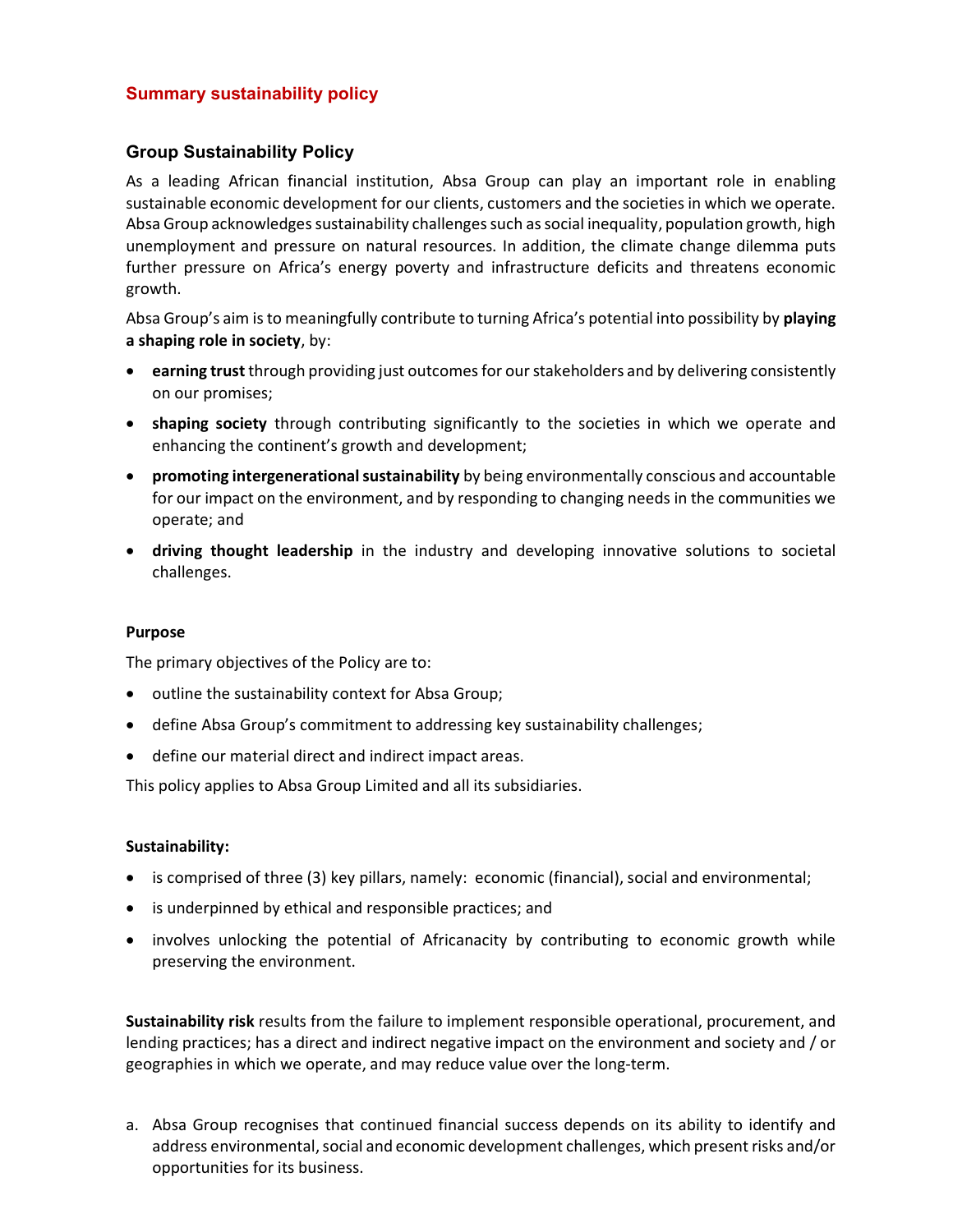- b. As a member of the United Nations Environment Programme Finance Initiative (UNEP FI), Absa Group has adopted the Principles for Responsible Banking (PRBs) as an overarching framework for managing sustainability risk.
- c. Absa Group will implement and comply with these principles over a minimum four-year period from 2020 to 2023. Formal and informal reporting on the implementation progress will be put into effect from 2020.

## Sustainable Development Goals (SDGs) and Climate Change (Paris Climate Agreement)

- a. The United Nations Sustainable Development Goals, as adopted by all UN member states, outline the universal goals to end poverty, protect the planet and drive shared prosperity.
- b. Absa Group will follow a systematic approach by conducting a portfolio analysis and identifying impact areas for goal prioritisation in order to minimise negative impacts and contribute positively to society and the environment through its business decisions, lending practices and direct operations.
- c. Absa Group will set and publish targets on material issues in alignment with the PRBs.

Sustainability risk impact classification and categories

- a. Sustainability risk can be classified into direct risk or indirect risk.
	- Direct risk arises from our direct operating activities, under the direct control of the Group. This is also referred to as the direct footprint of the Group.
	- Indirect risks are not within direct control of the Group. These risks are managed through the implementation of adequate and effective operational processes and responsible lending and procurement practices to reduce and mitigate sustainability risk and the associated impact on the Group's reputation.
- b. Sustainability risk can be broadly categorised as follows:
	- physical risk extreme weather events resulting from climate change or environmental failure such as fire, flood, and storm damage, rising sea levels and water availability.
	- transitional risk regulatory or legislative changes and/or investor and stakeholder sentiment that, adversely impact the viability and profitability, and/or the direct and/or indirect operating environment of the Group (e.g. carbon taxes, building specifications etc.).
	- liability risk claims as a result of climate action, litigation and non-disclosure.
	- reputational risk the reputational damage resulting from environmental incidents, climate action, funding and investment policies.
- c. Sustainability impact can be either positive or negative.
	- Positive impacts are benefits associated with an activity or activities that contribute to economic growth, and / or social development and / or reduce the impact of climate change. Promoting the SDGs is inherently positive.
	- Negative impacts result from activities that contribute to or cause damage to the environment, accelerate climate change, tolerate unethical social and environmental practices and or business decisions that do not consider the economic, social or environmental context.
- d. Sustainability risk mitigation is outlined in transitional plans.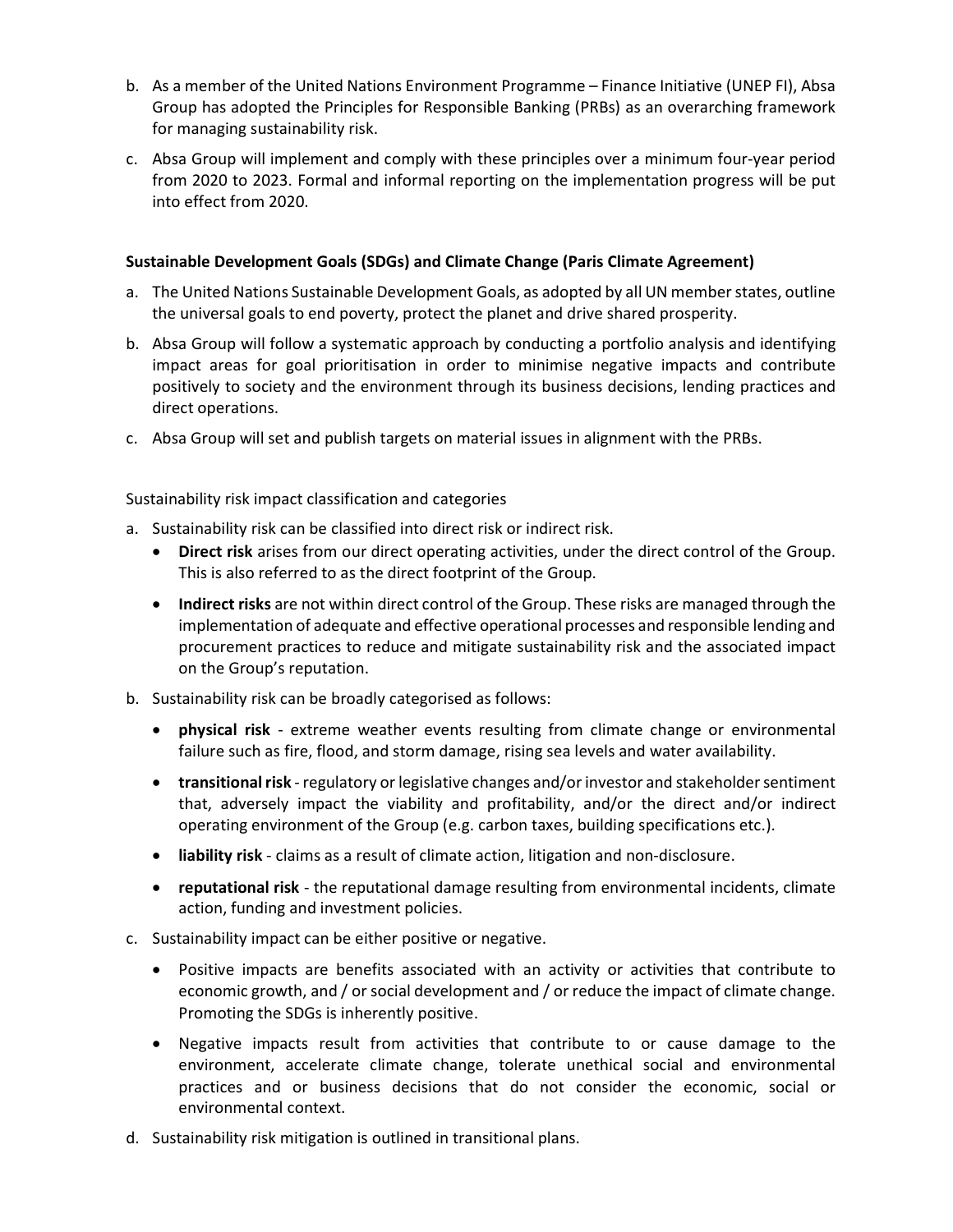Absa Group's Commitment to Addressing Key Sustainability Challenges

Sustainability in Absa Group will be managed in accordance with the Principles for Responsible Banking. These Principles will be used as a framework that encompasses global sustainability principles, standards, guidelines, and supports disclosure requirements.

#### Alignment

Absa Group will:

- a. Align its business strategy to be consistent, measured and balanced taking into consideration the appropriate climate mitigation strategies, individuals' needs and societal goals, as expressed in the Sustainable Development Goals (SDGs), the Paris Climate Agreement, national development plans and/or regional legislative frameworks.
- b. Focus its efforts where it has the most positive impact by prioritising selective sustainable development goals.
- c. Identify and prioritise business activities that could generate the most positive environmental, social and economic impact and mitigate negative impacts.

#### Impact and target setting

Effective monitoring and management of sustainability will be achieved through:

- a. defining, setting and publishing scenario-based targets that link to the ambitions expressed in the SDGs, the Paris Climate Agreement, national development plans and or regional legislative frameworks;
- b. measuring and reporting progress against these targets at least annually;
- c. performing forward-looking sustainability-related risk assessments, at a portfolio and strategic level and manage and mitigate significant risks identified; and
- d. further defining key performance indicators (KPIs) to address, reduce and mitigate significant negative impacts, and track positive impacts.

#### Clients and customers

Absa Group will work responsibly with our clients and customers to encourage sustainable practices and enable economic activities that support its sustainability ambition. Absa Group will:

- a. encourage and support sustainable behaviour and consumption choices;
- b. support a responsible transition to a more sustainable economy;
- c. in our lending practices consider the environmental and social impact of our clients in order to drive positive impact.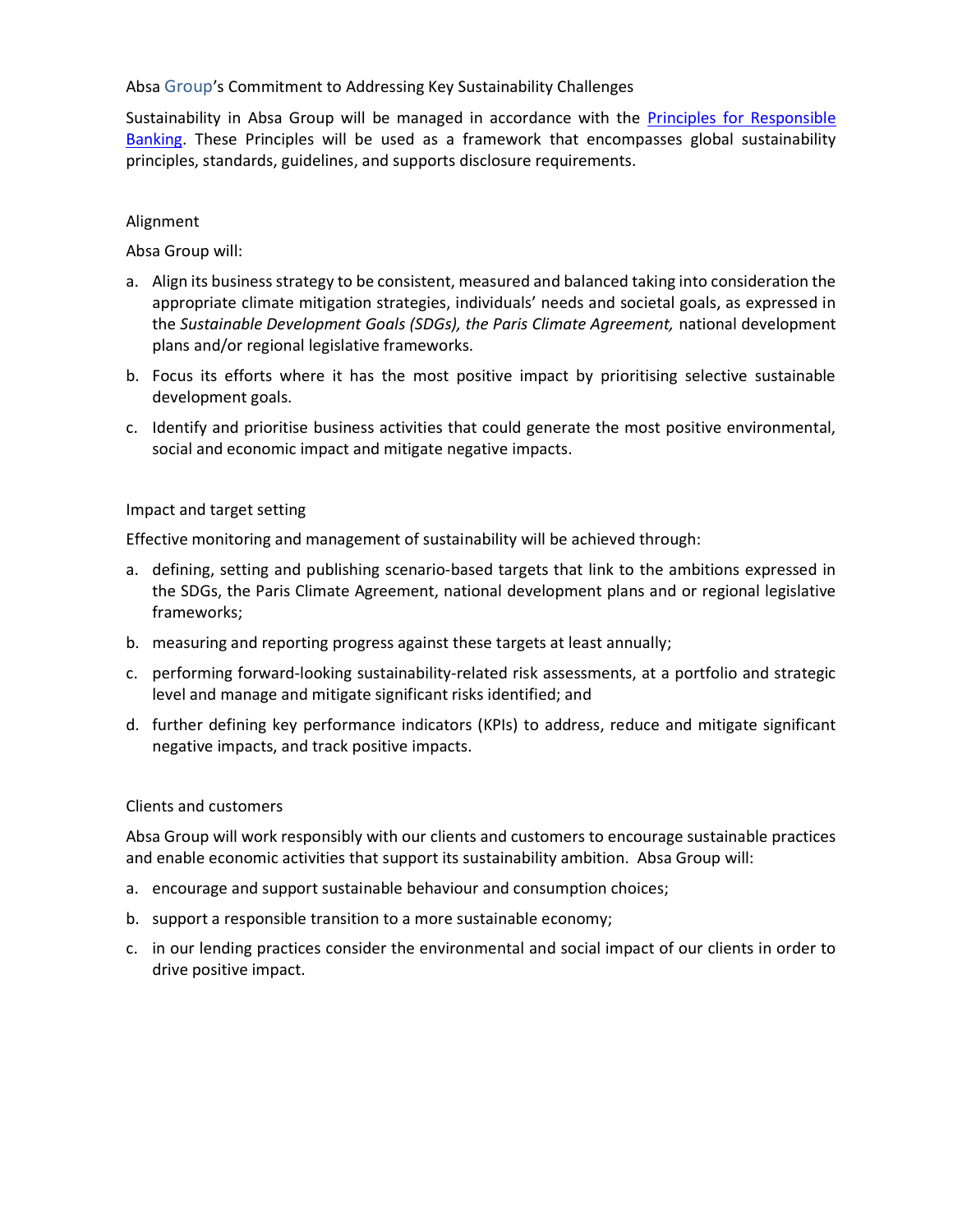## **Stakeholders**

Absa Group will proactively and responsibly consult, engage and partner with relevant stakeholders to achieve its sustainability ambition. It will:

- a. Engage with material external stakeholders on sustainability matters and business practices.
- b. Engage with regulators and policymakers to advocate for regulations that support sustainable development.

#### Governance and culture

Sustainability and sustainability risk will be governed through:

- a. assigning roles and responsibilities across all business and functional areas of the Group;
- b. defining and implementing policies and standards to effectively manage sustainability through adequate operational processes and controls;
- c. implementing training and driving a culture of sustainability;
- d. managing the oversight of our sustainability efforts through:
	- the Enterprise Risk Committee (a management committee); and
	- the Social and Ethics Committee (a Board sub-committee).

#### Transparency and accountability

Absa Group will periodically review implementation of our sustainability practices through:

- a. internal monitoring and reporting against targets and Key Performance Indicators;
- b. appropriate assurance mechanisms, utilising Absa's Combined Assurance approach; and
- c. reviewing disclosures through the Group Disclosures Committee and publicly disclosing progress in achieving our sustainability goals and targets.

#### Direct and indirect impact areas

At a minimum, Absa Group endeavours to comply with all relevant legislation in the countries in which it operates.

## Direct impact areas (own footprint)

Sustainable property design and management

Absa Group's direct business operations have an environmental impact through consumption of energy and water and waste generation. Absa Group uses sustainable practices in property design and property management which cover the full life cycle of a property from site selection to design, construction and maintenance.

- a. Absa Group will continue to improve on its environmental management systems, property design and property management of its own built environment.
- b. Absa Group commits to reducing its carbon emissions, investing in energy-efficient buildings and technology, improving energy and waste management and reducing water usage and setting science-based targets to achieve same.